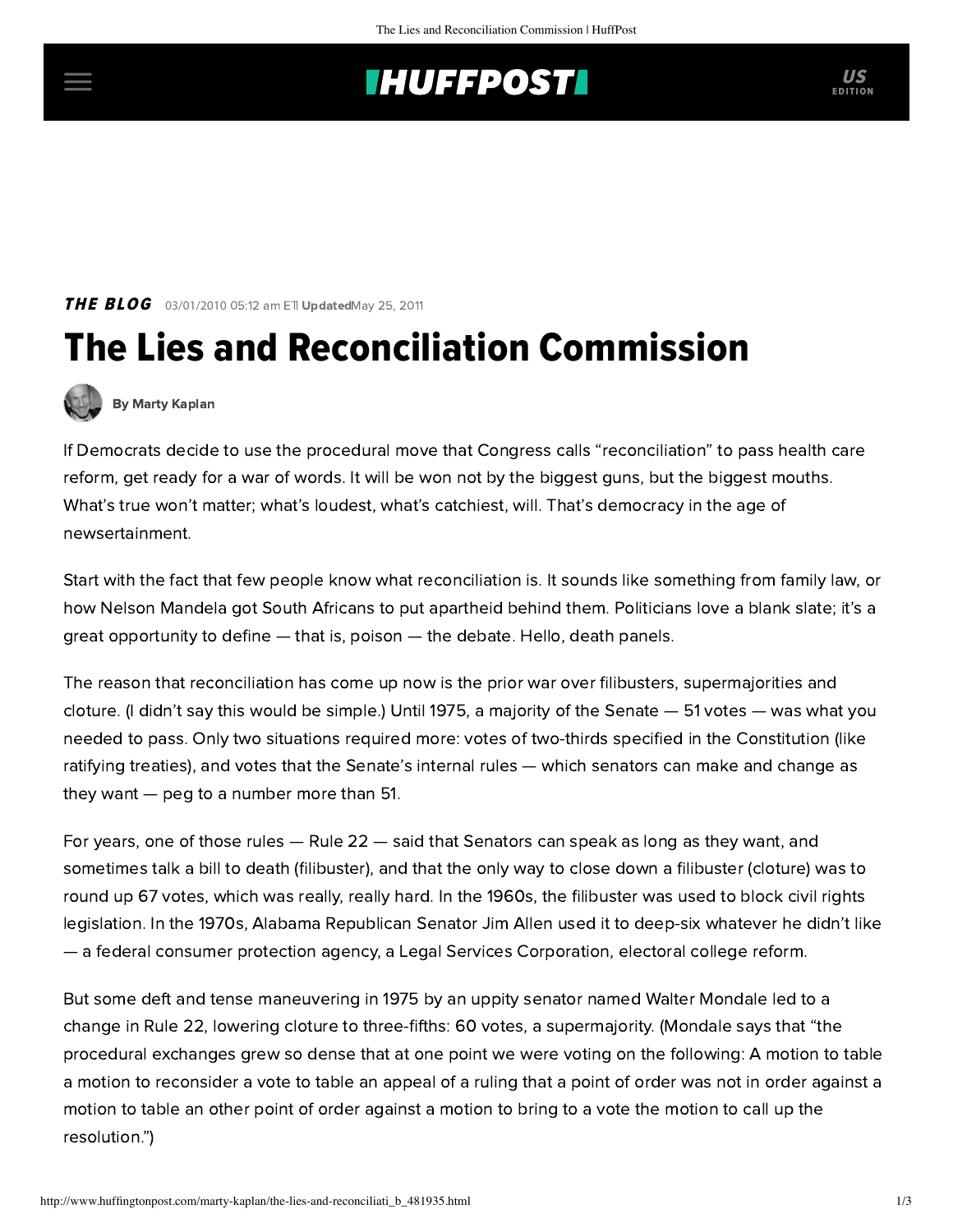## The Lies and Reconciliation Commission | HuffPost

Both Democrats and Republicans used filibusters. But starting in 2007 their number [spiked](http://tpmdc.talkingpointsmemo.com/2010/01/the-rise-of-cloture-how-gop-filibuster-threats-have-changed-the-senate.php), doubling, when Senate Republican leader Mitch McConnell began using it, like Jim Allen, to bottle up anything he didn't like. It's basically been that way ever since. Worse, no one has to pull a Jimmy Stewart/Mr. Smith allnighter any more; the mere threat of a filibuster is enough to make the other side cave, unless they actually have a hard count of 60 votes, which is almost never. You can't get a bill to the floor for an up-ordown majority vote without a preceding procedural vote, and if you filibuster the procedural vote — which is what Republicans are now doing day in and day out — then doing anything at all requires a supermajority.

Democrats have nothing like the party discipline that Republicans do, so the "filibuster-proof supermajority" that the press decided they got in the 2008 election was never real. Senators like Joe Lieberman and Ben Nelson could be counted on for nothing, especially cloture votes. So the Republican strategy worked. Sixty became the new majority. If the media effectively nailed Republicans for hyperpartisan obstructionism, I missed it.

Enter reconciliation. Every year, Congress passes a budget resolution. Every year, Congress passes laws that break the budget. Reconciliation is the policing process Congress uses to force itself to stay on budget. It instructs congressional committees to change current laws until they square with the budget's revenue, spending and debt-limit levels. And because the Senate set things up this way, votes on reconciliation can't be filibustered. You don't have to climb Mitch McConnell's mountain to pass it; it takes only a simple majority.

Over the years, reconciliation has been used to end-run filibusters on all kinds of legislation. Clinton used it to pass welfare reform in 1996. George W. Bush used it to ram through his tax cuts in 2001 and 2003. Both parties have used it to pass laws that couldn't make it to an up-or-down majority vote any other way.

Now Republicans are howling that using reconciliation to pass health care is an unprecedented, dastardly abuse. But as [Sara Rosenbaum](http://www.npr.org/templates/story/story.php?storyId=124009985), chair of George Washington University's Department of Health Policy Reconciliation, told NPR, here are some of the health care reforms that were passed via reconciliation: COBRA, the law that lets you keep your employer's insurance, though at a steep price, after you've left a job; SCHIP, the children's health insurance program; Medicare expansions like cancer screenings, protections for nursing home patients, and the hospice benefit. It's harder to find past health policy changes that weren't done through reconciliation, than ones that were.

But in this debate, the [facts](http://www.thedemocraticstrategist.org/strategist/2010/02/ramming_through_legislation_vi.php) won't matter. Republicans are calling reconciliation "the nuclear option," and are [threatening](http://tpmdc.talkingpointsmemo.com/2010/02/should-democrats-take-republican-reconciliation-threats-seriously.php?ref=fpa) to stop it with a tsunami of diabolically clever [amendments](http://theplumline.whorunsgov.com/senate-republicans/gop-strategy-derail-health-bill-reconciliation-fix-with-free-for-all-of-amendments/) that will drown Democrats in procedural hell and force them to vote for terrorism and against apple pie.

But as a former Senate [parliamentarian](http://wonkroom.thinkprogress.org/2010/01/26/reconciliation-derail/) points out, reconciliation is designed to be a 20-hour process, and the person who gets to decide whether Republican procedural tactics are out of order is the vice president, in this case Joe Biden, whom the Constitution makes the president of the Senate.